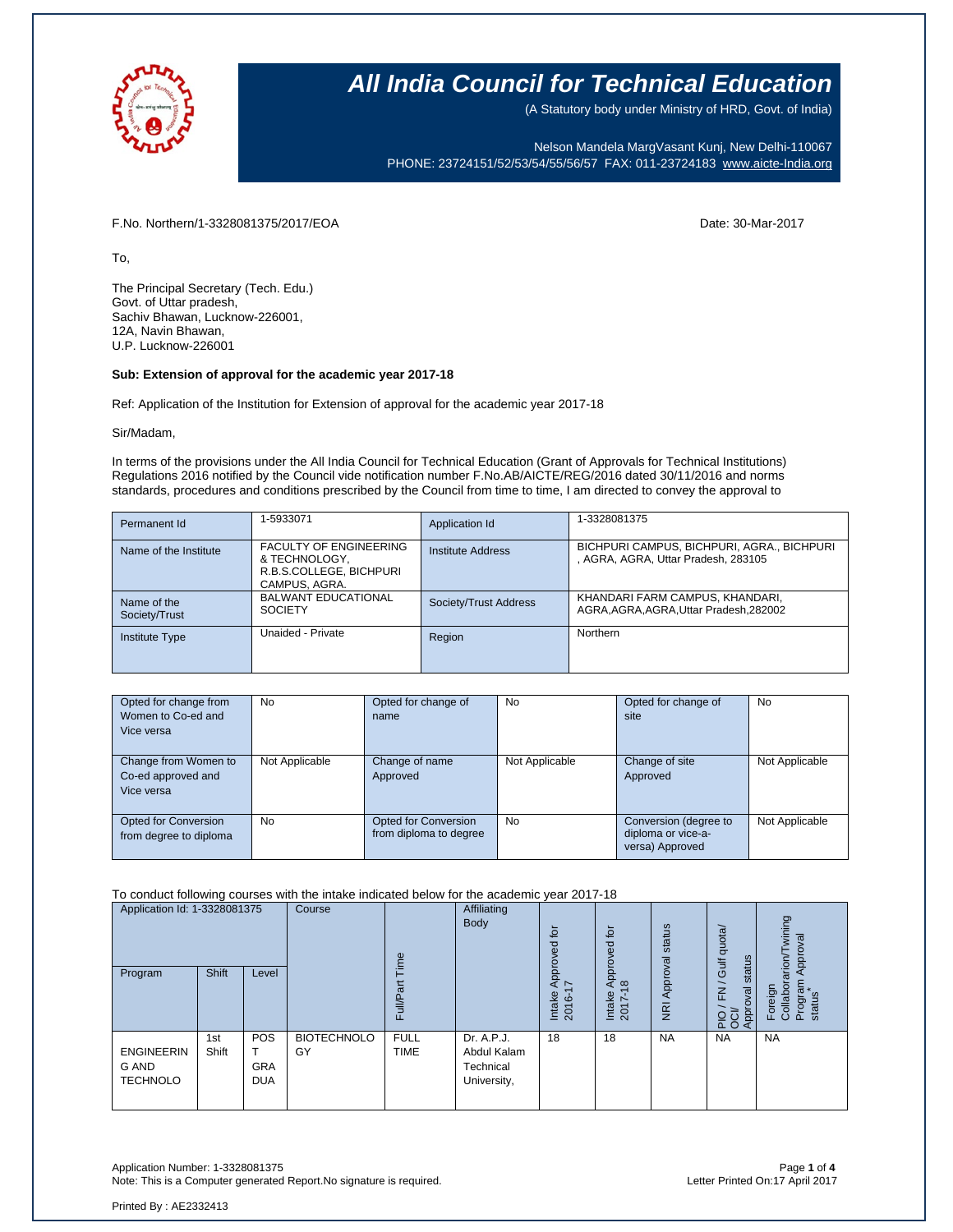

(A Statutory body under Ministry of HRD, Govt. of India)

Nelson Mandela MargVasant Kunj, New Delhi-110067 PHONE: 23724151/52/53/54/55/56/57 FAX: 011-23724183 [www.aicte-India.org](http://www.aicte-india.org/)

| $\overline{GY}$                                            |              | TE                                                        |                                                               |                            | Uttar<br>Pradesh,<br>Lucknow                                                          |    |    |           |           |           |
|------------------------------------------------------------|--------------|-----------------------------------------------------------|---------------------------------------------------------------|----------------------------|---------------------------------------------------------------------------------------|----|----|-----------|-----------|-----------|
| <b>ENGINEERIN</b><br><b>G AND</b><br><b>TECHNOLO</b><br>GY | 1st<br>Shift | POS<br>Т<br><b>GRA</b><br><b>DUA</b><br>TE                | <b>COMPUTER</b><br><b>SCIENCE &amp;</b><br><b>ENGINEERING</b> | <b>FULL</b><br><b>TIME</b> | Dr. A.P.J.<br>Abdul Kalam<br>Technical<br>University,<br>Uttar<br>Pradesh,<br>Lucknow | 18 | 18 | <b>NA</b> | <b>NA</b> | <b>NA</b> |
| <b>ENGINEERIN</b><br>G AND<br><b>TECHNOLO</b><br>GY        | 1st<br>Shift | POS<br>T<br>GRA<br><b>DUA</b><br><b>TE</b>                | <b>ELECTRONICS</b><br>&<br><b>COMMUNICATI</b><br>ON ENGG      | <b>FULL</b><br><b>TIME</b> | Dr. A.P.J.<br>Abdul Kalam<br>Technical<br>University,<br>Uttar<br>Pradesh,<br>Lucknow | 18 | 18 | <b>NA</b> | <b>NA</b> | <b>NA</b> |
| <b>ENGINEERIN</b><br>G AND<br><b>TECHNOLO</b><br>GY        | 1st<br>Shift | POS<br>Τ<br>GRA<br><b>DUA</b><br><b>TE</b>                | <b>FOOD</b><br><b>TECHNOLOGY</b>                              | <b>FULL</b><br><b>TIME</b> | Dr. A.P.J.<br>Abdul Kalam<br>Technical<br>University,<br>Uttar<br>Pradesh,<br>Lucknow | 18 | 18 | <b>NA</b> | <b>NA</b> | <b>NA</b> |
| <b>ENGINEERIN</b><br>G AND<br><b>TECHNOLO</b><br>GY        | 1st<br>Shift | <b>UND</b><br>ER<br>GRA<br><b>DUA</b><br>TE               | <b>BIOTECHNOLO</b><br>GY                                      | <b>FULL</b><br><b>TIME</b> | Dr. A.P.J.<br>Abdul Kalam<br>Technical<br>University,<br>Uttar<br>Pradesh,<br>Lucknow | 60 | 60 | <b>NA</b> | <b>NA</b> | <b>NA</b> |
| <b>ENGINEERIN</b><br>G AND<br><b>TECHNOLO</b><br>GY        | 1st<br>Shift | <b>UND</b><br>ER<br>GRA<br><b>DUA</b><br><b>TE</b>        | <b>CHEMICAL</b><br><b>ENGINEERING</b>                         | <b>FULL</b><br><b>TIME</b> | Dr. A.P.J.<br>Abdul Kalam<br>Technical<br>University,<br>Uttar<br>Pradesh,<br>Lucknow | 60 | 60 | <b>NA</b> | <b>NA</b> | <b>NA</b> |
| <b>ENGINEERIN</b><br>G AND<br><b>TECHNOLO</b><br>GY        | 1st<br>Shift | <b>UND</b><br>ER<br>GRA<br><b>DUA</b><br>TE.              | <b>CIVIL</b><br><b>ENGINEERING</b>                            | <b>FULL</b><br><b>TIME</b> | Dr. A.P.J.<br>Abdul Kalam<br>Technical<br>University,<br>Uttar<br>Pradesh,<br>Lucknow | 60 | 60 | <b>NA</b> | <b>NA</b> | <b>NA</b> |
| <b>ENGINEERIN</b><br>G AND<br><b>TECHNOLO</b><br>GY        | 1st<br>Shift | <b>UND</b><br>ER<br><b>GRA</b><br><b>DUA</b><br><b>TE</b> | <b>COMPUTER</b><br><b>SCIENCE AND</b><br><b>ENGINEERING</b>   | <b>FULL</b><br><b>TIME</b> | Dr. A.P.J.<br>Abdul Kalam<br>Technical<br>University,<br>Uttar<br>Pradesh,<br>Lucknow | 90 | 90 | <b>NA</b> | <b>NA</b> | <b>NA</b> |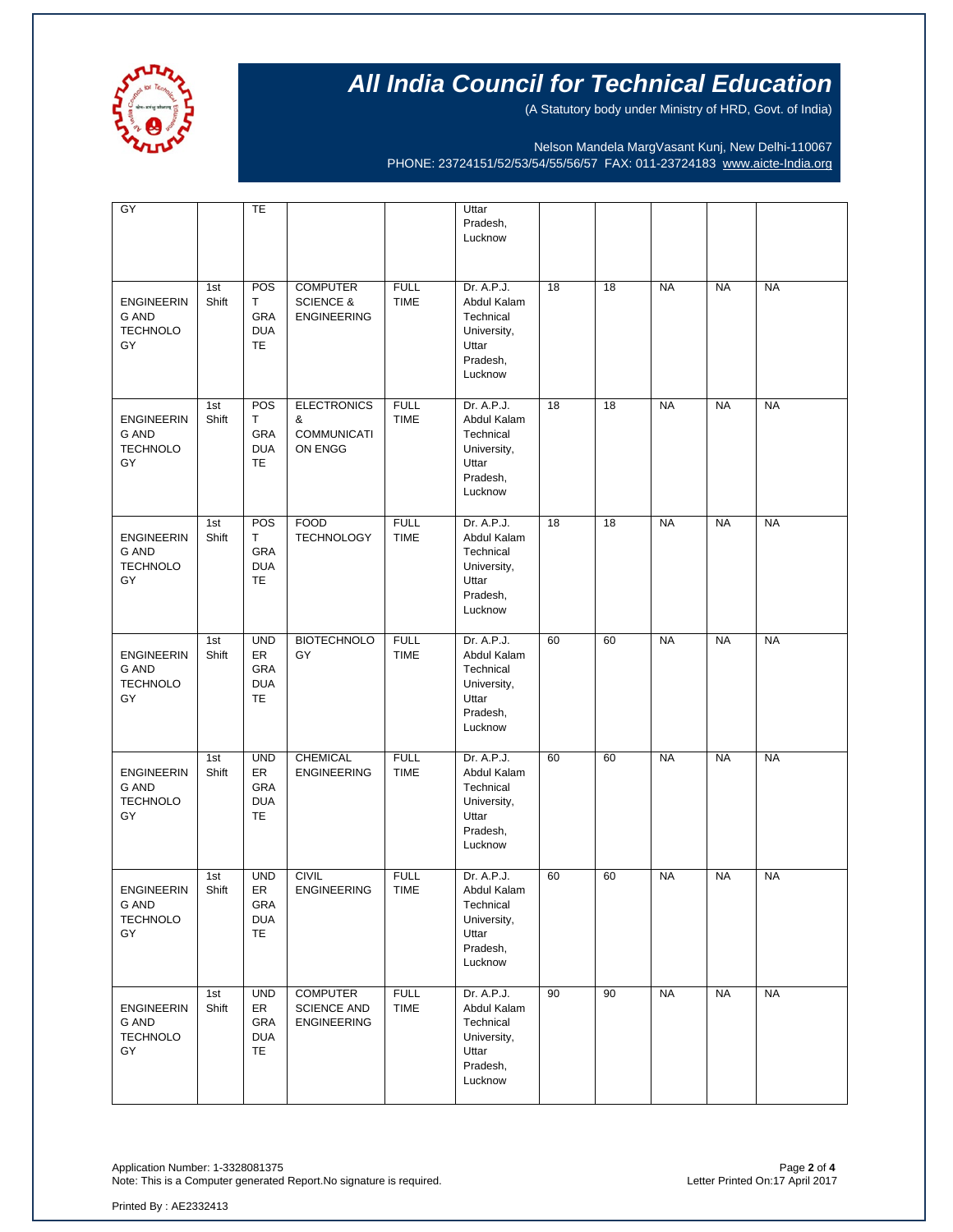

(A Statutory body under Ministry of HRD, Govt. of India)

Nelson Mandela MargVasant Kunj, New Delhi-110067 PHONE: 23724151/52/53/54/55/56/57 FAX: 011-23724183 [www.aicte-India.org](http://www.aicte-india.org/)

| <b>ENGINEERIN</b><br><b>G AND</b><br><b>TECHNOLO</b><br>GY | 1st<br>Shift | <b>UND</b><br>ER<br><b>GRA</b><br><b>DUA</b><br>TE         | <b>ELECTRICAL</b><br><b>ENGINEERING</b>                  | <b>FULL</b><br><b>TIME</b> | Dr. A.P.J.<br>Abdul Kalam<br>Technical<br>University,<br>Uttar<br>Pradesh,<br>Lucknow | 60 | 60 | <b>NA</b> | <b>NA</b> | <b>NA</b> |
|------------------------------------------------------------|--------------|------------------------------------------------------------|----------------------------------------------------------|----------------------------|---------------------------------------------------------------------------------------|----|----|-----------|-----------|-----------|
| <b>ENGINEERIN</b><br><b>G AND</b><br><b>TECHNOLO</b><br>GY | 1st<br>Shift | <b>UND</b><br>ER<br><b>GRA</b><br><b>DUA</b><br><b>TE</b>  | <b>ELECTRONICS</b><br>&<br><b>COMMUNICATI</b><br>ON ENGG | <b>FULL</b><br><b>TIME</b> | Dr. A.P.J.<br>Abdul Kalam<br>Technical<br>University,<br>Uttar<br>Pradesh,<br>Lucknow | 90 | 90 | <b>NA</b> | <b>NA</b> | <b>NA</b> |
| <b>ENGINEERIN</b><br><b>G AND</b><br><b>TECHNOLO</b><br>GY | 1st<br>Shift | <b>UND</b><br>ER<br><b>GRA</b><br><b>DUA</b><br><b>TE</b>  | <b>FOOD</b><br><b>TECHNOLOGY</b>                         | <b>FULL</b><br><b>TIME</b> | Dr. A.P.J.<br>Abdul Kalam<br>Technical<br>University,<br>Uttar<br>Pradesh,<br>Lucknow | 60 | 60 | <b>NA</b> | <b>NA</b> | <b>NA</b> |
| <b>ENGINEERIN</b><br><b>G AND</b><br><b>TECHNOLO</b><br>GY | 1st<br>Shift | <b>UND</b><br>ER.<br><b>GRA</b><br><b>DUA</b><br><b>TE</b> | <b>MECHANICAL</b><br><b>ENGINEERING</b>                  | <b>FULL</b><br><b>TIME</b> | Dr. A.P.J.<br>Abdul Kalam<br>Technical<br>University,<br>Uttar<br>Pradesh,<br>Lucknow | 60 | 60 | <b>NA</b> | <b>NA</b> | <b>NA</b> |

The above mentioned approval is subject to the condition that

FACULTY OF ENGINEERING & TECHNOLOGY, R.B.S.COLLEGE, BICHPURI CAMPUS, AGRA.

shall follow and adhere to the Regulations, guidelines and directions issued by AICTE from time to time and the undertaking / affidavit given by the institution along with the application submitted by the institution on portal.

In case of any differences in content in this Computer generated Extension of Approval Letter, the content/information as approved by the Executive Council / General Council as available on the record of AICTE shall be final and binding.

Strict compliance of Anti-Ragging Regulation:- Approval is subject to strict compliance of provisions made in AICTE Regulation notified vide F. No. 37-3/Legal/AICTE/2009 dated July 1, 2009 for Prevention and Prohibition of Ragging in Technical Institutions. In case Institution fails to take adequate steps to Prevent Ragging or fails to act in accordance with AICTE Regulation or fails to punish perpetrators or incidents of Ragging, it will be liable to take any action as defined under clause 9(4) of the said Regulation.

 **Note: Validity of the course details may be verified at www.aicte-india.org** 

 **Prof. A.P Mittal Member Secretary, AICTE**

Copy to:

**1. The Regional Officer,** All India Council for Technical Education

Application Number: 1-3328081375 Page **3** of **4** Note: This is a Computer generated Report.No signature is required.

Printed By : AE2332413